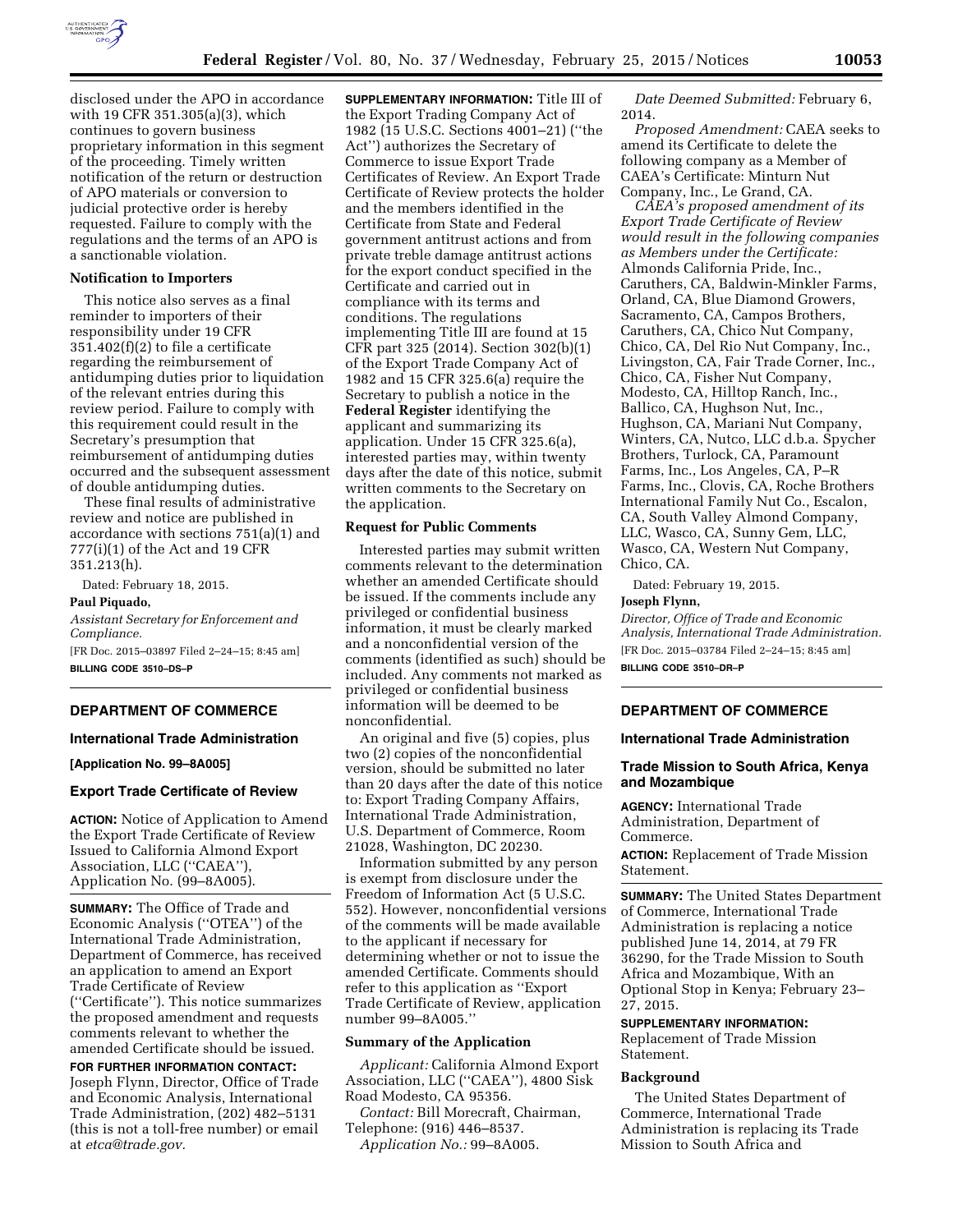Mozambique, With an Optional Stop in Kenya; February 23–27, 2015 with a new trade mission as notified herein. Replacement.

# **Trade Mission to Mozambique, Kenya and South Africa**

*June 18–26, 2015* 

#### **Mission Description**

The U. S. Department of Commerce, International Trade Administration, is organizing a Trade Mission to Mozambique, Kenya and South Africa, June 18–26, 2015, which will be led by a senior executive of the U.S. Department of Transportation. The mission is designed to help U.S. firms find business partners and sell equipment and services. Target sectors holding high potential for U.S exporters include:

Transportation Infrastructure and Equipment, such as: road, bridge and dam construction and reconstruction; automatic fare collection systems, new and refurbished railroad locomotives, new bulk car and other dedicated rolling freight fleets, smart signaling and rail operation automation, rolling stock depot design, strategic route design and network planning, port mobile, weighbridges and quayside systems and upgrading of existing port equipment and oil and gas development infrastructure.

Energy Equipment and Services, such as: power generation (including renewable energy); transmission and distribution (including smart grid), energy efficiency, oil and gas exploration and production and project development.

Agricultural Equipment, such as: crop production equipment and machinery, irrigation equipment and technology, crop storage and handling, precision farming technologies and fertilizers.

Although focused on the sectors above, the mission also will consider participation from companies in other appropriate sectors as space permits.

This trade mission will include oneon-one business appointments with prescreened potential buyers, agents, distributors and joint venture partners; meetings with national and regional government officials, chambers of commerce, and business groups; and networking receptions. The mission will help participating firms and trade associations gain market insights, make industry contacts, solidify business strategies, and advance specific projects, with the goal of increasing U.S. exports to Mozambique, Kenya and South Africa.

### **Commercial Setting**

Mozambique, with a population of 23 million, grew its economy from 1994 to 2009 at an average rate of eight percent per year—one of the fastest rates of growth of any sub-Saharan African economy over this period. In 2013, GDP reached \$15 billion. While the country was devastated after the civil war ended in 1992, it has since benefited from macroeconomic reforms and large foreign investment projects.

Though infrastructure remains weak and the population is still largely rural, the government is committed to building a strong commercial environment. The United States has traditionally been a relatively minor trading partner, but U.S. investment in the energy sector, particularly off-shore natural gas, is expected to grow tremendously in the next several years. External competition, local labor quotas, periodic flooding, and an oftencontentious political situation present some challenges to doing business in Mozambique.

Kenya, with a population of 43 million, is the dominant economy in the East African Community. Given its position as the economic, commercial, and logistical hub of East Africa, more U.S. companies are investing in Kenya and setting up local and regional operations there. Kenya's first election under a new constitution with a devolved government structure was held in April 2013, and should position it for further growth. Investor confidence is high, as demonstrated by Kenya's record-breaking \$2 billion debut sovereign bond offering in 2014.

Kenya also boasts a large number of well-educated English-speaking and multi-lingual professionals, and a strong entrepreneurial tradition. Doing business in Kenya includes a number of challenges, such as crime, unemployment, limited infrastructure, and corruption.

South Africa, a country of 52 million people, has the most advanced, broadbased industrial economy in Africa, enjoys relative macroeconomic stability and boasts sound financial, legal and accounting institutions; not to mention an English-speaking workforce. It remains the primary choice for U.S. companies wishing to develop the promising markets of sub-Saharan Africa, although it suffers from large disparities in income distribution and over 25 percent unemployment. In 2014 South Africa's GDP grew by less than two percent to \$357 billion. Doing business in South Africa includes a number of challenges including corruption and power shortages, as well

as a series of protectionist policies that has precipitated a series of downgrades by the major credit agencies.

### **Best Prospects in Targeted Sectors**

*Transportation Infrastructure and Equipment* 

#### Mozambique

Transport networks and infrastructure will be instrumental to developing Mozambique's growth potential in the near and long term. The recently concluded \$500 million Millennium Challenge Corporation compact funded extensive rehabilitation of key roads, a dam, and a water supply project in two northern provinces. The Government of Mozambique is investing heavily in expanding rail and port capacity to manage the rising production of mineral resources. A rail line to the deepest natural port on the East Coast of Africa should significantly lower coal transport costs, and two foreign companies have recently been contracted to begin work on a new rail line ending at Macuze port. As total coal exports are projected to reach 40 million tons per year by 2015 and long term estimates are in the range of 100 million tons per year, infrastructure around this sector remains a priority. In addition, rapid investment in infrastructure to support planned liquefied natural gas (LNG) projects in northern Mozambique, one of its least developed regions, could bring vast opportunities to U.S. firms.

# Kenya

Kenya enjoys an extensive, but uneven, infrastructure that is still superior in many cases to that of its neighbors. Nairobi is the undisputed transportation hub of Eastern and Central Africa and the largest city between Cairo and Johannesburg. The Port of Mombasa is the most important deep-water port in the region, supplying the shipping needs of more than a dozen countries despite persistent deficiencies in equipment, inefficiency and corruption. As a result of these deficiencies, the Port of Mombasa has been earmarked for major expansion and re-habilitation.

Kenya's ''Vision 2030'' infrastructure development plans call for significant improvements to the provision of water, renewable energy, ICT, housing, roads, bridges, railways, seaports and airports over the next 20 years. The construction industry in Kenya is driven primarily by two key infrastructure sectors: Transportation and housing, given the large housing deficit that exists in Kenya. Construction and infrastructure development will also present new opportunities, especially with the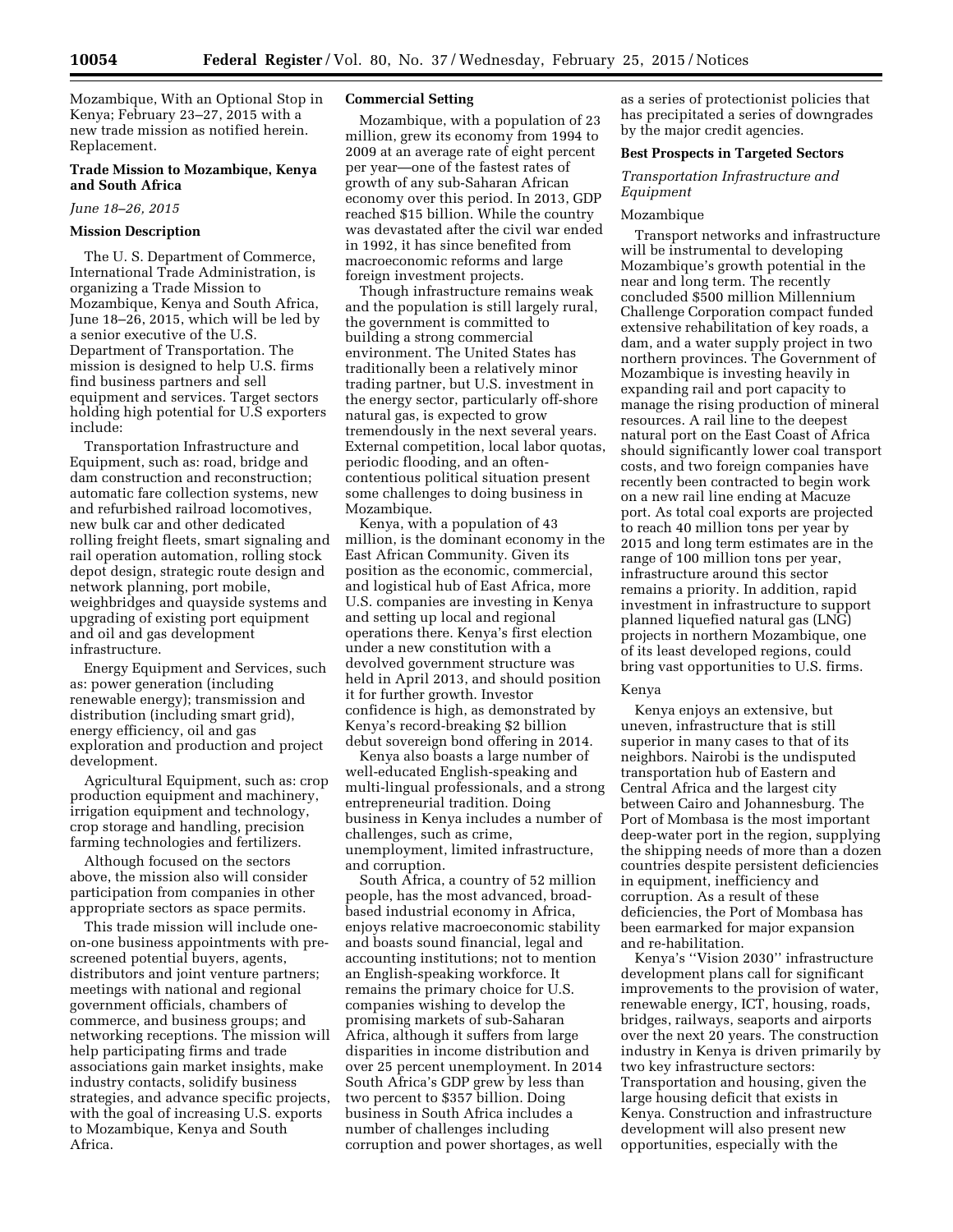passage of the new public-private partnership (PPP) law which will make government procurements more transparent and less risky.

## South Africa

South Africa's Transnet, the largest State Owned Enterprise (SOE) within the Department of Public Enterprises (DPE) has announced and allocated funding for significant transportation infrastructure capital investments. In 2012, the government announced the allocation of funding for investments estimated at over \$90 billion over 15 years. Though there have been complaints of slow implementation, leading some contractors to re-focus business elsewhere in the continent, in late 2013 and early 2014 commitments were made to procure passenger rolling stock, locomotives, signaling and track upgrades. Also, the development of the significant Durban phase 2 port extension (in the old Durban International Airport precinct) has been initiated.

The Passenger Rail Agency of South Africa (Prasa) of the SA Department of Transport (SADOT) in March 2012 announced a 20-year rail improvement program estimated at more than \$13.6 billion. Of this, \$1.3 billion will be invested in signaling, new depots, modern stations and integrated ticketing, while \$1.1 billion is being spent on new locomotives.

SOE Transnet Freight Rail (TFR) and others are expanding logistics projects such as upgrading the Sishen-Saldanha Bay ore line, the Richard Bay coal line and other new coal line networks in the northwest. Transnet's rail and port projects are reportedly set to cost around \$30 billion over seven years and include augmenting the tractive and bulk car fleet, signaling, maintenance, advanced train management systems and network expansion/concession models. For the second large diesel locomotive program of 465 units, one U.S. and one Chinese manufacturer were selected as preferred bidders in February 2014.

Transnet Port Terminals (TPT), the port operating SOE is set to invest \$3.3 billion over the next seven years for the expansion and improvement of its bulk and container terminals. Significant capacity-creating projects included the expansion of the Durban Container Terminal's (DCT's) Pier 1 that would increase its capacity from 700,000 twenty-foot equivalent units (TEUs) to 820,000 TEUs by 2013 and 1.2 million TEUs by 2016/17. Other expansion projects include the Ngqura Container Terminal, Durban Ro-Ro and Maydon Wharf terminal, the iron-ore bulk

terminal at the Port of Saldanha and the ageing Richards Bay Terminal where \$370 million is set aside for mobile and quayside equipment, as well as weighbridges.

### *Energy*

# Mozambique

Mozambique is set to become one of the world's largest new suppliers of natural gas. The country's massive offshore discoveries have launched a scramble among exploration and production companies to develop these new-found resources. In early 2014, the Oil and Gas Journal raised Mozambique's proven reserves to 100 trillion cubic feet (Tcf), making it the third-largest proved natural gas holder in Africa. Although much of the Mozambique's offshore acreage still remains underexplored, one U.S. company already has announced recoverable finds totaling some 45–65 Tcf. The country's rich resources could support up to ten LNG trains in one province alone, and a floating LNG facility is under consideration. Developers focusing on Mozambique's LNG infrastructure expect to begin exporting as early as 2018. Additionally, although the United States exported only \$25 million of oil and gas field equipment to Mozambique in 2013, this is up from \$1 million only five years prior and comprises about 19 percent of the country's relatively small total of \$132 million for that year. More than 80 percent of U.S. exports to Mozambique are in pipe products, indicating the early stages of the industry.

Mozambique is a net exporter of energy. But in order to support its growing economy the country requires significant investment to upgrade old infrastructure and conclude new generation projects. The majority of power produced in the country comes from the Cahora Bassa hydro-power scheme in central Mozambique, where the government plans a multi-million dollar ''North Bank'' expansion. It will add an additional 1,250 MW with transmission lines to South Africa, the South African Power Pool, Maputo, and Northern Mozambique. Planning for a second multi-billion dollar, 1,500-plus MW hydropower dam 35 miles downstream at Mphanda Nkuwa is well underway, and the operators are expected to finalize financing this year, with commercial operations due to start as early as 2017. The government of Mozambique recently approved new renewable feed-in tariffs as part of an ongoing strategy to promote private investment in renewable energy sources.

### Kenya

In response to strong economic growth and increasing demand for electricity, Kenya is focused on developing its power generation and transmission and distribution infrastructure. Today, Kenya is faced with brownouts, blackouts, and power surges that damage equipment and necessitate emergency power, driving up the cost of electricity. The supply deficit and costly short-term solutions impede economic growth, and reduce the competitiveness of Kenya's private sector in the region. With only 25 percent of the population connected to the grid, the Kenyan government is currently implementing a plan to connect an additional 5,000MW to the grid to meet growing demand and help reduce electricity tariffs by 40 percent by 2017, with a goal of achieving universal access by 2030.

In ITA's Renewable Energy Top Markets for U.S.-Exports 2014–2015, Kenya was ranked 13th most promising export market for U.S. renewable energy companies, and first in the geothermal sector, which makes up about 22 percent of Kenya's energy mix (about 583 MW). More than 40 wells per year currently are being drilled, with a target of developing over 5,000 MW, approximately half of its capacity, in the next two decades. Kenya has extensive plans to increase other renewables as well. The country is gradually diversifying its energy mix and is keen to wean off expensive thermal diesel power, whose supply is impacted by recurring droughts; and thermal power, which is sensitive to global fuel prices.

Kenya is also an increasingly promising player in the booming East Africa oil and gas market. The multiple onshore discoveries announced since 2012, largely in Turkana County, have led exploration and production companies to sound optimistic notes about the country's potential. The greatest enthusiasm surrounds offshore resources, where drillers hope to replicate Mozambique and Tanzania's vast natural gas discoveries. To date, Kenya's oil resources are estimated to be 600 million barrels, with at least one firm projecting that Kenya's resource base could amount to as much as 10 billion barrels, though exploration is still in the early stages. While movement on key planned infrastructure projects, such as the \$25 billion Lamu Port, South Sudan Ethiopia, Transport (LAPSSET) Corridor, has been slow, if all goes smoothly, a Uganda-Kenya pipeline could be completed by as early as 2019.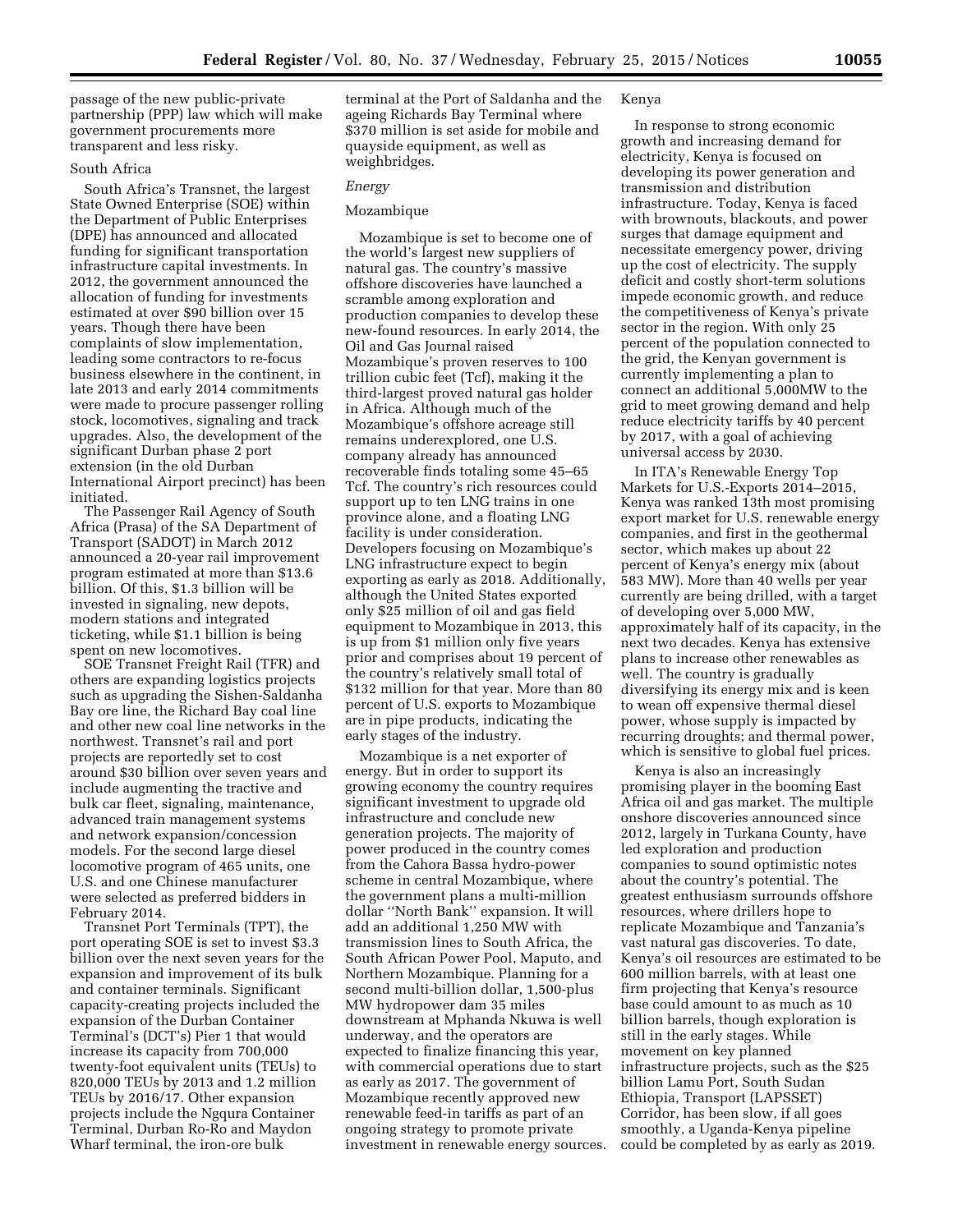# South Africa

Electricity supply constraints are significant and are expected to remain a feature of South Africa's social and economic landscape for several years to come. ESKOM, the government owned power utility, with a virtual monopoly on generation, transmission and distribution (responsible for around 95 percent of local generation) is experiencing budgetary and infrastructure challenges. As a result of these challenges, the government has put a renewed focus on the increased generation of power, increased energy efficiency and decreased consumption. ESKOM's reserve of power has recently become so low that it has been forced to utilize its contractual rights with large industrial users to require them to reduce consumption at critical times, and it has implemented scheduled brownouts or ''load-shedding'' outages for all users. It has also been forced to use expensive diesel to power generators at peak load periods. Though there is current and planned infrastructure investment to ensure future supply, there have been significant delays in bringing these planned power generation facilities on line.

ESKOM is currently investigating smart grid as an option to manage peak load demand. Renewable energy programs have also been introduced in order to facilitate clean renewable independent energy production. The government's Renewable Energy Independent Power Producer Procurement program (REIPPP) has been relatively successful and marks the first time independent power producers have been allowed to sell power back to the grid. In ITA's Renewable Energy Top Markets for U.S.-Exports 2014–2015, South Africa was ranked 12th; however, local content requirements, which have increased in recent months, may limit potential U.S. exports.

Further capital expenditure is ongoing with the two large scale coal-fired plants under construction—Medupi Power Station (4,800 MW) and Kusile Power Station (4800 MW)—as well as a pumped storage project (1,332 MW) and a wind energy facility (1,00MW). With on-going power outages, the government of South Africa has also recently opened bids to independent power producers for the provision of 2,500 MW of baseload (coal) power.

South Africa boasts the world's eighth largest supply of technically recoverable shale gas resources, according to the U.S. Department of Energy's Energy Information Administration. In 2012, the government lifted a moratorium on

exploring the country's estimated 390 trillion cubic feet (tcf) of unconventional deposits. While licenses have yet to be issued, President Zuma announced in June 2014 that the government would proceed with shale gas development plans, indicating the government's willingness to move forward with development in the sector.

South Africa has announced plans to add 9,600 MW of nuclear power over the next twenty years and the government is in talks with multiple countries about resources to develop South Africa's civil nuclear energy program. The country currently has two nuclear reactors that generate 5 percent of its electricity.

### *Agricultural Equipment*

### Mozambique

Mozambique has vast needs and vast opportunities in the agriculture sector. Boasting a landmass about the size of Texas and Louisiana combined, a coastline longer than the eastern seaboard of the United States, and a geographic location well-positioned to export to burgeoning Asian markets, agriculture is still small-scale and subsistence. Growth in agriculture has lagged in relation to GDP growth, largely due to the lack of mechanization and irrigation. Opportunities for U.S. companies vary from cold storage, irrigation and food processing equipment.

Mozambique recognizes agriculture as the key to poverty reduction and employment and is focused on policy reforms to attract more private sector investment. The Government of Mozambique is committed to promoting the use of technology, irrigation, and improved methods to raise yields. This commitment has resulted in plans by U.S. and other foreign agribusiness companies to establish commercial farms.

### Kenya

Agriculture remains the backbone of Kenya's economy. It accounts for about 24 percent of GDP directly and 75 percent of the labor force indirectly. Cash crop (tea, coffee, and horticulture), food crops (maize, wheat and rice), and livestock dominate the agricultural sector. Kenyan agriculture faces many challenges. It is predominately rainfall dependent and thus subject to wide production variances. It is undercapitalized, implying low technological absorption resulting in low productivity. Small-scale farmers contribute about 75 percent to the country's total value of agricultural output and account for nearly 85

percent of total employment in the agricultural sector. These attributes, coupled with challenges arising from limited institutional capacity, poor infrastructure, and risks associated with liberalized markets, explain the relative stagnation of agricultural productivity and incomes.

Kenya's horticulture industry is a major export success in Africa. It is almost entirely dominated by the private sector and provides many opportunities for increased importation of fertilizers, pesticides and equipment. Similar opportunities lie in the floriculture industry in Kenya, which is the leading exporter of fresh cut flowers to the flower auction in Holland. Other important commodities include maize, tea, coffee, sugarcane and wheat, which will require additional use of fertilizers as production grows. The government has embarked on a mechanization program to increase use of more modern means of farming to increase output. In addition, the government has set aside 1.2 million acres of land for irrigation that for growing maize and wheat, and livestock farming. Agricultural equipment is tax exempt under the VAT Act 2013 to provide support to the sector.

Kenya imports virtually all of its agricultural chemicals because local production is insignificant. Kenya's fertilizer use has almost doubled since the liberalization of the market in the 1990s and the removal of government price controls and import licensing quotas. The growth in use has been noted especially among the smallholder farmers in growth of both food crops (maize, domestic horticulture) and export crops (tea, coffee). Growth in the industry is largely due to huge private investment in both importation and retailing of fertilizers. Fertilizer is also tax exempted under the new VAT Act.

## South Africa

South Africa has by far the most modern, productive and diverse agricultural economy in Sub Saharan Africa. Agriculture in South Africa remains an important sector despite its relatively small contribution to the GDP. The sector plays an important role in terms of job creation, especially in rural areas, but is also a foremost earner of foreign exchange.

South Africa has a market-oriented agricultural economy that is highly diversified, including production of all the major grains (except rice), oilseeds, deciduous and subtropical fruits, sugar, citrus, wine and most vegetables. Livestock production includes cattle, dairy, pigs, sheep, and a well-developed broiler and egg industry. Value-added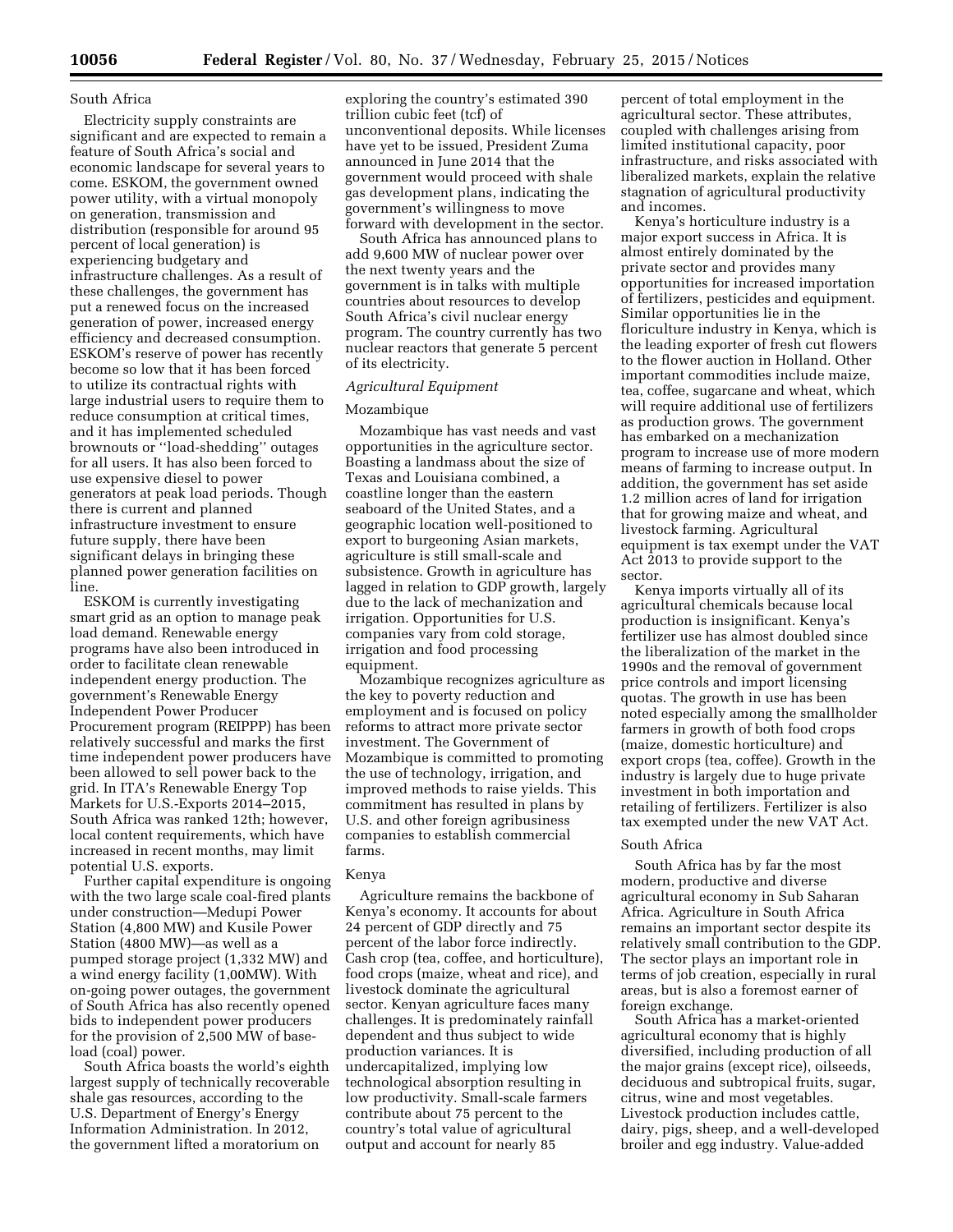sector activities include slaughtering, processing and preserving of meat; processing and preserving of fruit and vegetables; dairy products; grain mill products; crushing of oilseeds; prepared animal feeds; and sugar refining amongst other food products. South Africa also exports wine, corn, mohair, groundnuts, karakul pelts, sugar, and wool.

South Africa offers U.S. exporters in the agricultural equipment and technology sector a wide range of

opportunities. Five percent of all new agriculture equipment is being produced locally; 95 percent of all agriculture equipment and parts are being sourced from international markets, and at least 20 percent of new equipment and technologies are currently being sourced from the U.S.

## **Mission Goals**

The goal of this trade mission is to provide U.S. participants with firsthand market information, and one-on-

# PROPOSED MISSION TIMETABLE

one meetings with business contacts, including potential agents, distributors and partners so they can position themselves to enter or expand their presence in these markets.

## *Mission Scenario*

This mission will visit Maputo, Mozambique, Nairobi, Kenya and Johannesburg, South Africa allowing participants to access the largest markets and business centers in these countries.

| Day of Week                                | Location     | Activity                                                                |
|--------------------------------------------|--------------|-------------------------------------------------------------------------|
| Wednesday, June 17                         | Maputo       | Companies arrive Maputo.                                                |
|                                            |              | Welcome Breakfast.                                                      |
|                                            |              | Briefing by U.S. Embassy.                                               |
|                                            |              | One-on-one business appointments.                                       |
|                                            |              | Evening business reception.                                             |
| Friday, June 19                            | Maputo       | One-on-one business appointments continue.                              |
|                                            |              | Saturday, June 20    Maputo/Nairobi    Site visit or travel to Nairobi. |
| Sunday, June 21    Maputo/Nairobi          |              | Remain in or travel to Nairobi.                                         |
|                                            |              | Welcome Breakfast.                                                      |
|                                            |              | Briefing by U.S. Embassy.                                               |
|                                            |              | One-on-one business appointments.                                       |
|                                            |              | Evening business reception.                                             |
| Tuesday, June 23    Nairobi                |              | One-on-one business appointments continue.                              |
| Wednesday, June 24    Nairobi/Johannesburg |              | Travel to Johannesburg.                                                 |
|                                            |              | Welcome Breakfast.                                                      |
| Thursday, June 25                          | Johannesburg | Briefing by U.S. Embassy.                                               |
|                                            |              | One-on-one business appointments.                                       |
|                                            |              | Evening business reception.                                             |
| Friday, June 26    Johannesburg            |              | One-on-one business appointments continue.                              |
|                                            |              | Mission Ends.                                                           |
|                                            |              |                                                                         |

**\*Note:** The final schedule and potential site visits will depend on the availability of local government and business officials, specific goals of mission participants, and air travel schedules.

### **Participation Requirements**

All parties interested in participating in the trade mission must complete and submit an application package for consideration by the U.S. Department of Commerce. All applicants will be evaluated on their ability to meet certain conditions and best satisfy the selection criteria as outlined below. A minimum of 15 and maximum of 20 firms and/or trade associations or organizations will be selected from the applicant pool to participate in the mission.

## *Fees and Expenses*

After a company or trade association/ organization has been selected to participate on the mission, a payment to the U.S. Department of Commerce in the form of a participation fee is required. The participation fee for the mission is \$4,600 for small or medium-sized enterprises  $(SME)^1$  and \$6,200 for large

firms and trade associations/ organizations. The fee for each additional representative (large firm, SME or trade association/organization) is \$750.

### *Exclusions*

The mission fee does not include any personal travel expenses such as lodging, most meals, local ground transportation and air transportation. Delegate members will however, be able to take advantage of U.S. Government rates for hotel rooms. Government fees and processing expenses to obtain such visas are also not included in the mission costs. However, the U.S. Department of Commerce will provide instructions to each participant on the procedures required to obtain necessary business visas.

### **Conditions for Participation**

Applicants must submit a completed and signed mission application and supplemental application materials, including adequate information on the company's or association/organization's products and/or services, primary market objectives, and goals for participation by April 17, 2015. If the Department of Commerce receives an incomplete application, the Department may either: reject the application, request additional information/ clarification, or take the lack of information into account when evaluating the applications.

Each applicant must also certify that the products and services it seeks to export through the mission are either produced in the U.S., or, if not, are marketed under the name of a U.S. firm and have at least fifty-one percent U.S. content. In the case of a trade association or organization, the applicant must certify that for each company to be represented by the association/organization, the products and/or services the represented

 $^{\rm 1}\!$  An SME is defined as a firm with 500 or fewer employees or that otherwise qualifies as a small business under SBA regulations (see *[http://](http://www.sba.gov/services/contractingopportunities/sizestandardstopics/index.html) [www.sba.gov/services/contractingopportunities/](http://www.sba.gov/services/contractingopportunities/sizestandardstopics/index.html) [sizestandardstopics/index.html](http://www.sba.gov/services/contractingopportunities/sizestandardstopics/index.html)*). Parent companies,

affiliates, and subsidiaries will be considered when determining business size. The dual pricing reflects the Commercial Service's user fee schedule that became effective May 1, 2008 (see *[http://](http://www.export.gov/newsletter/march2008/initiatives.html) [www.export.gov/newsletter/march2008/](http://www.export.gov/newsletter/march2008/initiatives.html) [initiatives.html](http://www.export.gov/newsletter/march2008/initiatives.html)* for additional information).